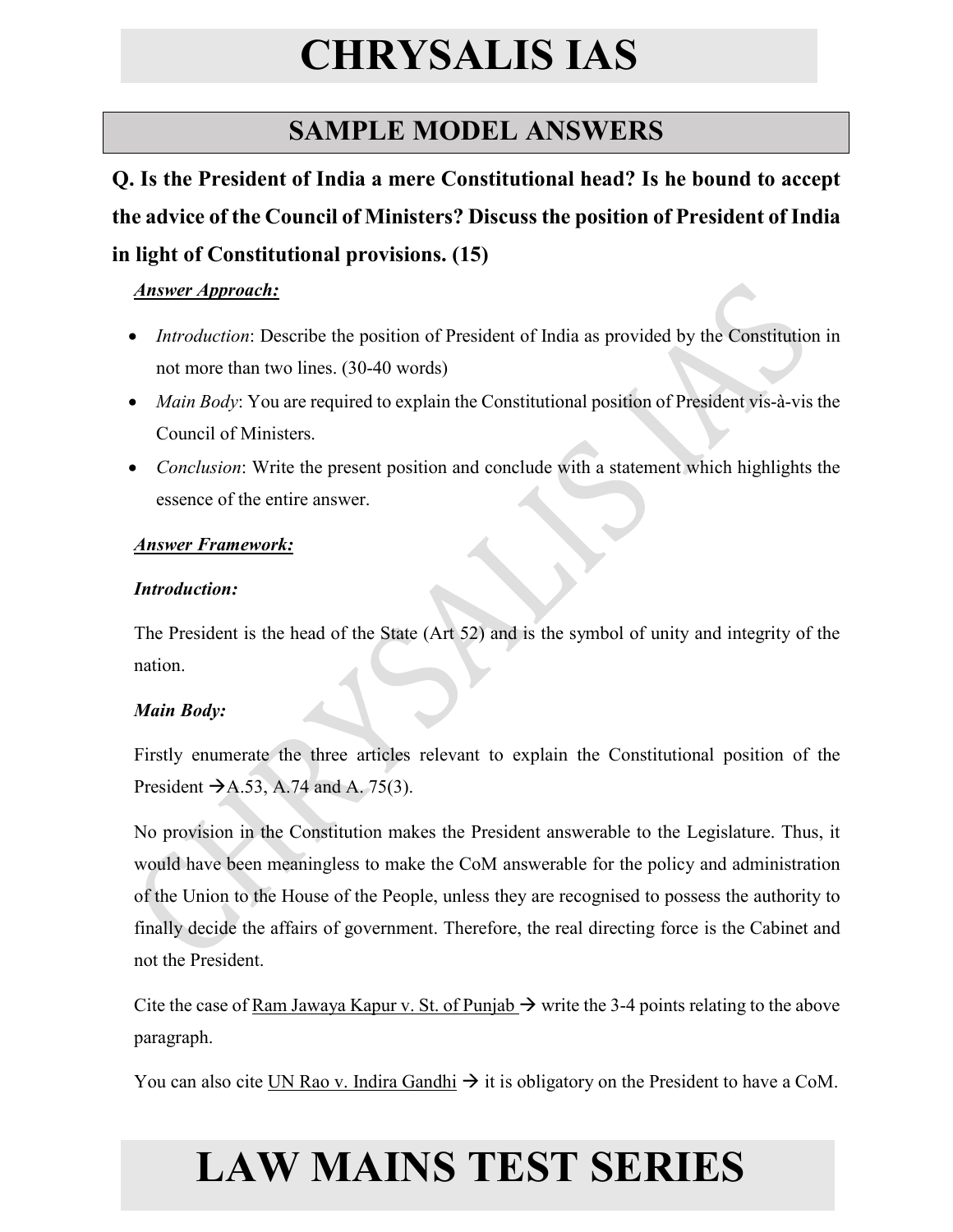Thereafter discuss about the President being bound by the advice of the CoM enjoying the confidence of the LS which if he chooses to ignore, he can be impeached for violating the Constitution. Discuss the position prior to and after the 42<sup>nd</sup> CAA, and also after the 44<sup>th</sup> CAA.

Cite the case of SP Gupta v. President of India (Judges Transfer Case)  $\rightarrow$  advice can't be questioned in Court but the materials on the basis of which such advice was given can be scrutinised by the courts.

Discuss about the right of the President to be consulted and right to warn and encourage the CoM – through advice and criticism President can influence the decisions of Cabinet – such influence is purely of an advisory character.

#### *Conclusion:*

The primary duty of the President is to preserve, protect and defend the Constitution and the law of India as made part of his oath and his unique constitutional position helps him to carry out this duty of his effectively.

### **Q. Discuss the position of "individual" under International Law.**

### *Answer Approach:*

- *Introduction*  $\rightarrow$  Briefly explain the various theories related to individuals as subjects of international law.
- *Main Body*  $\rightarrow$  With the help of various illustrations and case laws, explain the position of individual under international law.
- *Conclusion*  $\rightarrow$  Conclude by stating the present position and end on a balanced note.

### *Answer Framework:*

### *Introduction:*

There are various theories on subjects of International law. One theory states that only States are subjects of International Law and to reconcile exceptions such as pirates, slaves etc. it recognizes individuals as merely objects of International Law. Whereas second theory states that ultimately individuals are the subjects of International Law as only individuals compose a State and that municipal law applies to individuals intermediately whereas International law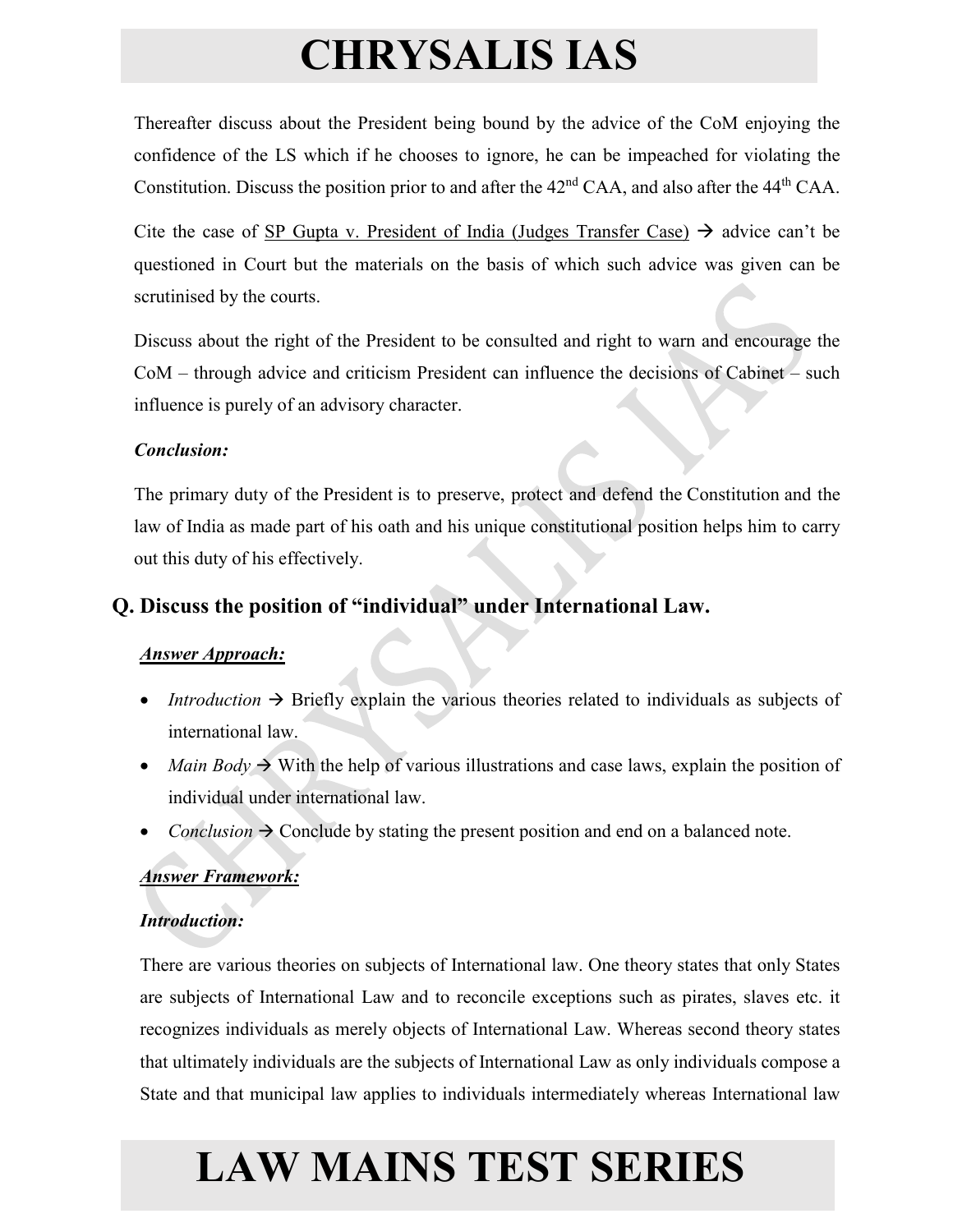applies to them immediately. But in present times, many treaties give direct rights to individuals such as in 1965 Convention on the settlement of Investment Dispute between States and Nationals of other States.

#### *Main Body:*

In recent times, third view has gained ground as per which individuals are the subjects of International law and many rights and duties are imposed on individuals directly under International Law. Some of them being following:-

- i. Pirates are considered as enemies of mankind under International law and therefore there is an obligation on individuals not to commit piracy otherwise they can be apprehended and punished by any State.
- ii. Harmful acts of individuals:- Individuals should not be involved in such acts as may prove detrimental for the good relation among states.
- iii. Foreigners:- Under International Law State has duty to give foreigners those rights which it confers upon its own citizens.
- iv. War Criminals:- War Criminals can be punished under International Law as crimes committed by individuals, and only by punishing them International law can be enforced.
- v. Espionage is a crime under International Law and therefore spies when apprehended can be punished under International Law.
- vi. Some treaties gave individuals rights, e.g. treaty of Versailles allowed individual to file suit against Germany for damages or compensation.
- vii. UN has given much significance to rights of individuals as the UN charter begins with "People of the United Nations". UDHR 1948 enumerates in detail human rights and fundamental freedoms of individuals.
- viii. European Court on Human Right gives right to individuals to directly approach the court if there human rights is violated by their own State.

In the Lawless case, the European Court of Human Rights held that an individual is as much a subject of international law as a State is.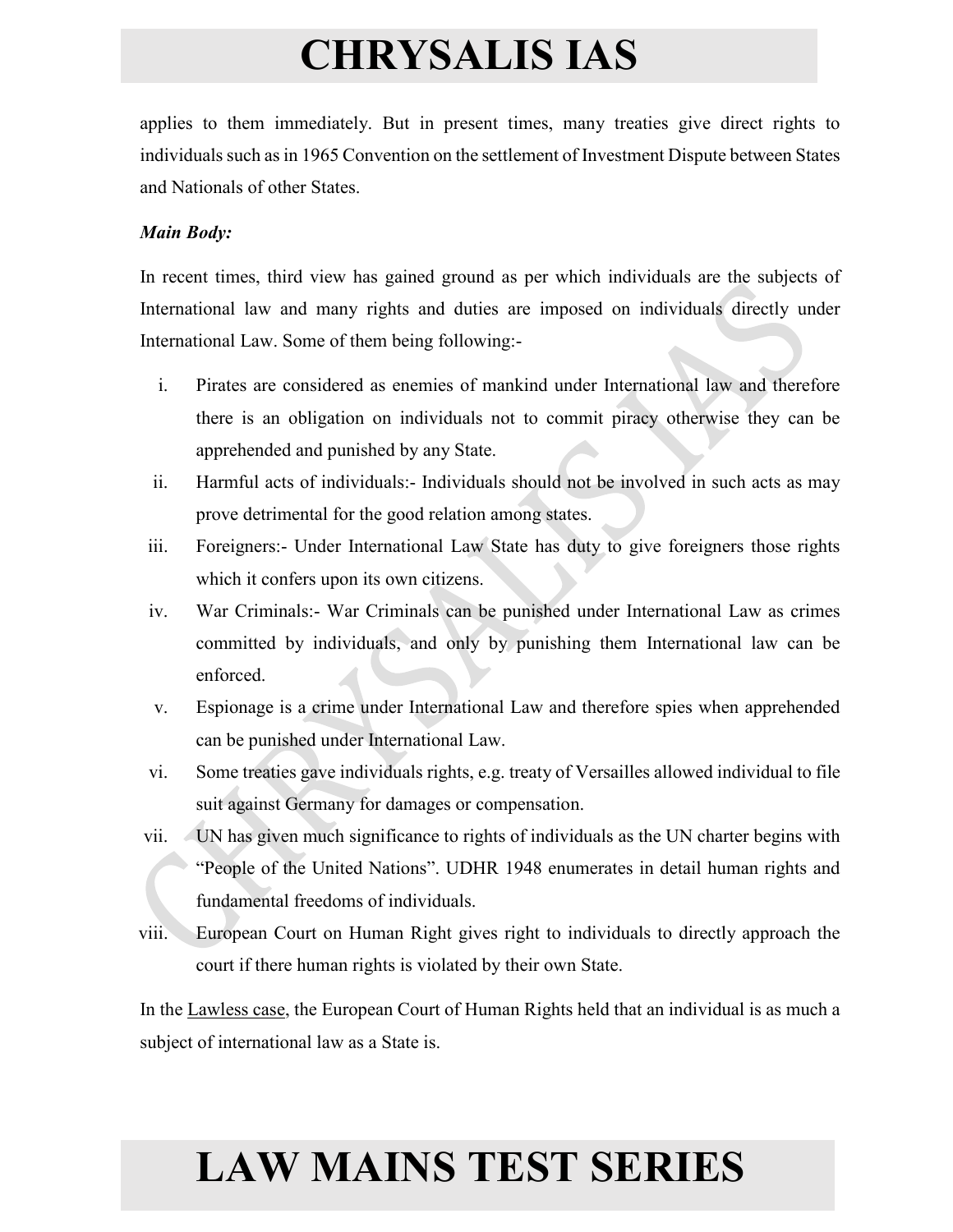In the Danish Railways Official case, it was held that there is nothing in international law to prevent individuals from acquiring directly rights under a treaty provided that this is the intention of the contracting parties.

States are becoming increasingly realistic in acknowledging the position of the individual in the legal order. Individual has become subject of International Law. Individuals don't have the same status as a State but are nonetheless capable of asserting their rights before some international tribunals although lacking procedural capacity.

### *Conclusion:*

Thus gradually individuals are occupying place of importance under International Law. They are no more objects of International Law, rather are its subjects. It cannot however be denied that even today States are the main subjects of International Law and the bulk of International Law deals with the rights and duties of States.

### **Q. "Damnum sine injuria and injuria sine damnum are two different principles of law." Comment. (15)**

### *Answer Approach:*

- *Introduction:* Start by discussing about legal damage as one of the essentials of a tort and then explain how it is related to the two maxims.
- *Main Body:* Discuss the meaning and essence of both the maxims in detail and try to write at least two case laws or one case law and one illustration under each.
- *Conclusion:* Conclude by stating the purpose of the two maxims from practical application point of view.

### *Answer framework:*

### *Introduction:*

One of the essentials of a tort is legal damage, i.e. violation of legal right. Unless there is violation of legal right, an action under the law of torts cannot lie. When there is violation of a legal right, it is actionable even without the proof of any damage(injuria sine damnum).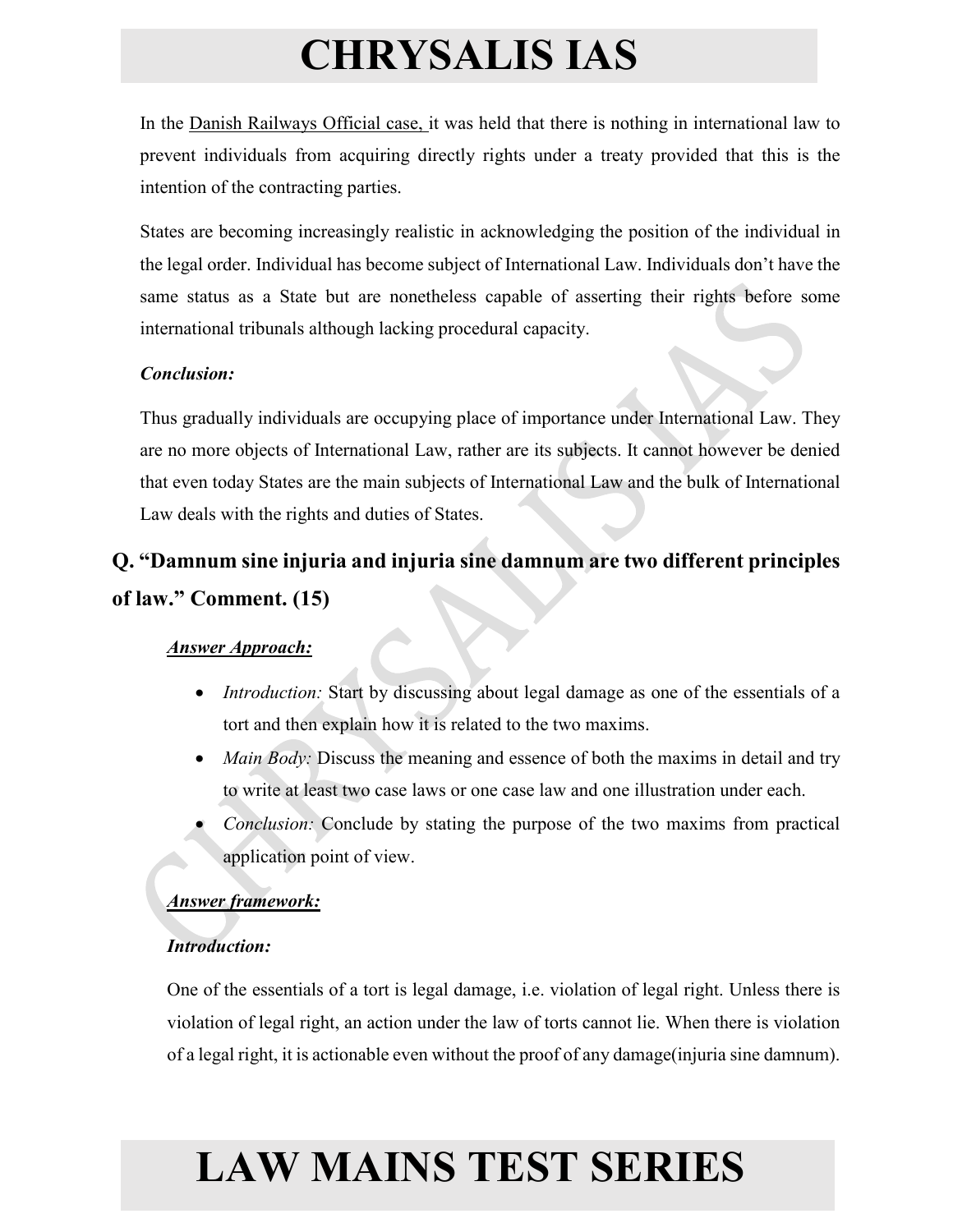But when there is no violation of a legal right, no action lies even though damage may have been caused to the plaintiff(damnum sine injuria).

#### *Main Body:*

#### **Injuria sine damnum:**

It means violation of a legal right without causing any damage. Since there is violation of a legal right, it can be actionable even without any corresponding damage being caused. In other words it becomes actionable per se, i.e., actionable without the proof of any damage.

This concept tries to further strengthen the fundamental principle and basis of torts that is *ubi jus ibi remedium*(where there is a right there must be a remedy).

- **Ashby v. White** returning officer doesn't allow plaintiff to cast vote. Even though plaintiff's candidate wins the election(no damage), the RO was still held liable as it was because of him that the legal right(right to cast vote) of the plaintiff was violated.
- → *Bhim Singh v. State of J&K* The plaintiff, an MLA of J&K, was temporarily stopped from attending the assembly session. He was deprived of his constitutional right to attend the Assembly session. There was also violation of fundamental right to personal liberty guaranteed under Article 21. His claim for damages was allowed.

#### **Damnum sine injuria:**

It means causing of damage without the infringement of a legal right. Unless there is infringement of a legal right, mere causing of damage is not actionable. Thus cases of damnum sine injuria are not actionable per se.

The essence is that till the time defendant is doing an act, no matter how injurious to the plaintiff, within his legally exercisable right, he would not be held liable.

- *Gloucester Grammar School* setting up of a rival school by the defendant(not a violation of legal right of plaintiff) was not actionable even though plaintiffs suffered loss(damage) because of competition.
- → *Mogul Steamship Co. v. McGregor Grow & Co.* when a number of steamships combined to oust the plaintiff from business(damage), the defendants were not held liable as there was no violation of any legal right(no legal injury).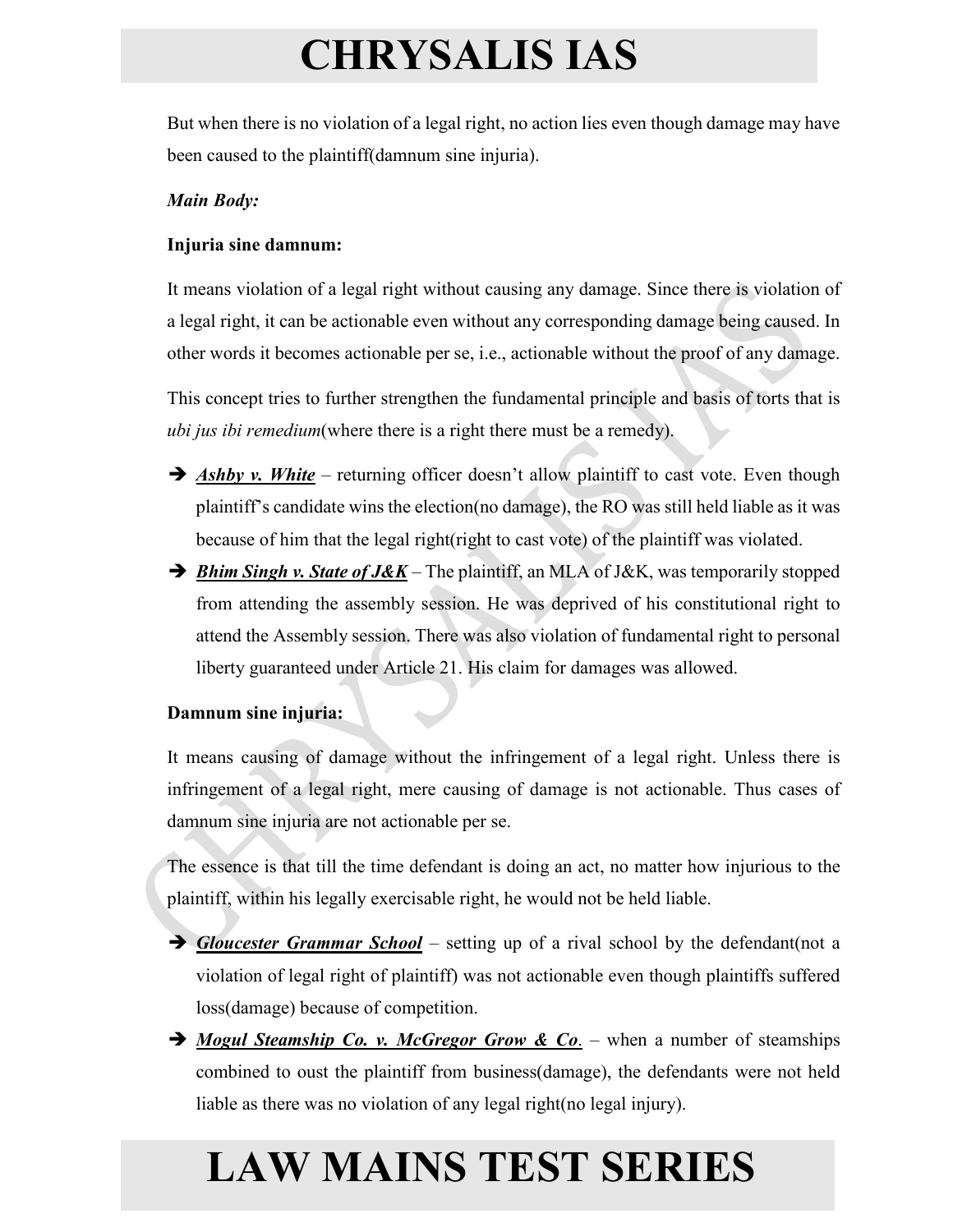### *Conclusion:*

Thus on one hand, 'damnum sine injuria' deflates the purpose of any frivolous litigation and on the other hand 'injuria sine damnum' would stand by the plaintiff and safeguars his rights.

**Q. The defendant establishes a flour mill in the heart of a city adjacent to the plaintiff's house, in a residential area. Running of the mill causes vibrations to the house and unpleasant noise. The plaintiff sues the defendant and claims damages and injunction. The defendant argues that he has a freedom to establish his own trade and business and that his flour mill is also beneficial to a large number of residents in the area. Decide. (20)**

### *Answer Approach:*

In such fact based questions, try to follow a structure:

- State brief facts in the beginning.
- Then analyse those facts against the applicability or non-applicability of the ingredients of the particular tort.
- While advancing arguments, try to place reliance on case laws if you are able to recall any with similar facts.
- Conclude with your decision.

### *Answer framework:*

### *Introduction:*

According to the facts of the given problem, running of a flour mill by the defendant caused vibrations to the plaintiff's house and also made unpleasant noises. The plaintiff has thus sued the defendant and has claimed damages and injunction. These facts need to be examined with respect to the ingredients of the tort of nuisance.

The torts of nuisance has three essential ingredients:-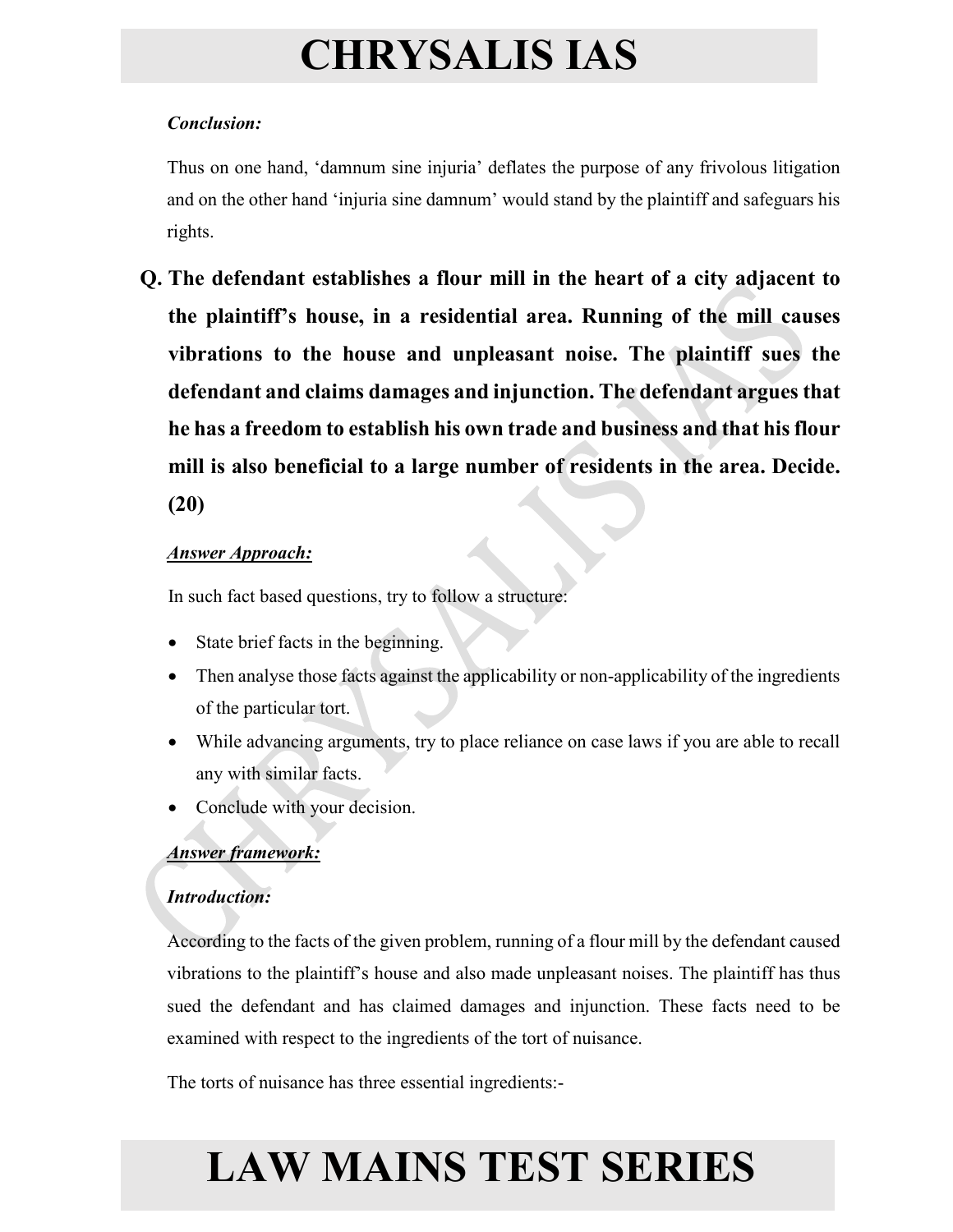- 1. Unreasonable interference
- 2. Interference with the use or enjoyment of land
- 3. Damage to the plaintiff.

The facts point out that the vibrations and unpleasant noise caused by the flour mill were an unreasonable interference to the enjoyment of land by the plaintiff as because of these, the plaintiff use to lose his peace. This would have gradually affected the plaintiff's health and in this manner, he suffered damage.

To further prove this point, reliance can be placed on the case of *Radhey Shyam vs. Gur Prasad* which had similar facts. Therein it was held that the noise and vibrations seriously interfered with the physical comfort of the plaintiff and thus it amounted to nuisance.

The argument that the defendant has a freedom to establish his own trade and business can be countered by highlighting the fact that this right is not an absolute right under Article 19(1)(g) but is instead qualified by some restrictions under Article 19(6) of the Constitution.

The second argument that the flour mill is beneficial to a large number of residents in the area also doesn't hold well because this is an ineffectual defence for the tort of nuisance. If such a defence were to be allowed then no public utility undertaking could ever be held liable for the unlawful interference with the rights of individuals.

To further prove this point, reliance can be placed on the case of *Shelfer vs. City of London Electric Company*, in which the work carried on by the defendants during the construction of an electric powerhouse caused violent vibrations to the plaintiff's house. The plea of public good by the defendant was rejected and an injunction was passed against them.

Thus it can be inferred that since all the ingredients of tort of nuisance are fulfilled and all the arguments of the defendant are refuted, the defendant can be held liable for nuisance and directed to pay damages to the plaintiff.

Also since the injury of the plaintiff can't be adequately compensated by the damages alone, and since the working of the flour mill will continue to cause unreasonable interference it is necessary to pass an injunction against the defendant.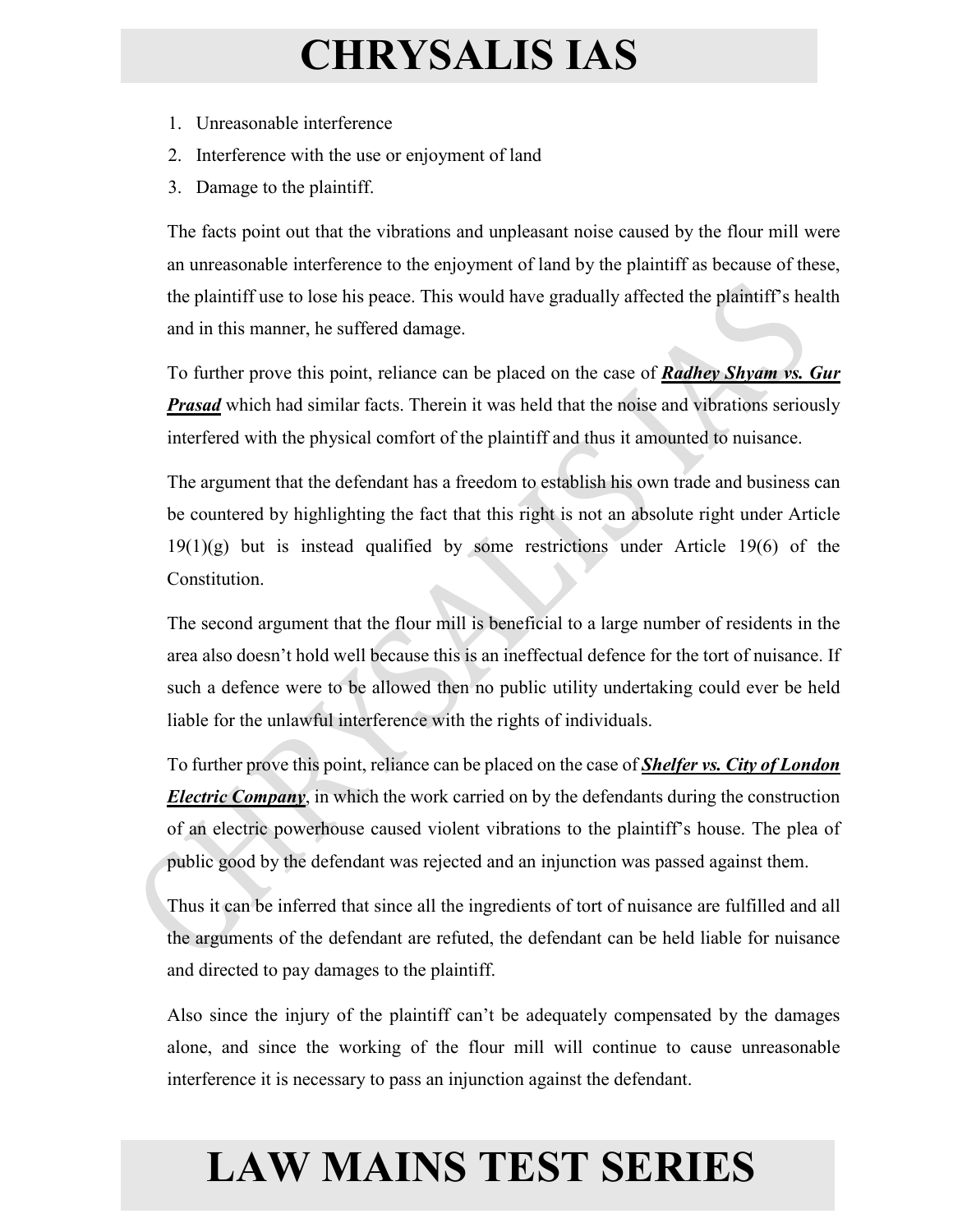### **Q. Examine the issue of abolition of death penalty in the context of various theories of punishment. (15)**

#### *Answer Approach:*

*Introduction:* Write about the object of punishment. Explain why sentencing justice is facet of social justice.

*Main Body:* Explain various theories of punishment together with position of death penalty in India.

*Conclusion:* Conclude with the actual position of death penalty in India without removal of the same from the statute.

#### *Answer Framework:*

#### *Introduction:*

The object of punishment is the prevention of crime, and every punishment is intended to have double effect, viz. to prevent the person who has committed a crime from repeating the act or omission and to prevent other members of the community from committing similar crimes. Sentencing justice is facet of social justice therefore, sentence should make the guilty conscious of the fact that offence committed was not only against his interest but also against the interest of the society.

#### *Main Body:*

Theories of Punishment:

Deterrent theory  $\rightarrow$  according to this theory punishment is awarded to deter people from committing the crime. People fear to commit offence because it will render them to suffer. Fear of punishment puts a check not only on criminal from committing further crime, but also on all other likeminded persons.

Retributive Theory  $\rightarrow$  this theory is based on an eye for an eye and tooth for a tooth. It is based upon the primitive nature of vengeance against the wrong doer. The theory is supported by Kant and Salmond. However, this theory has lost relevance in modern times.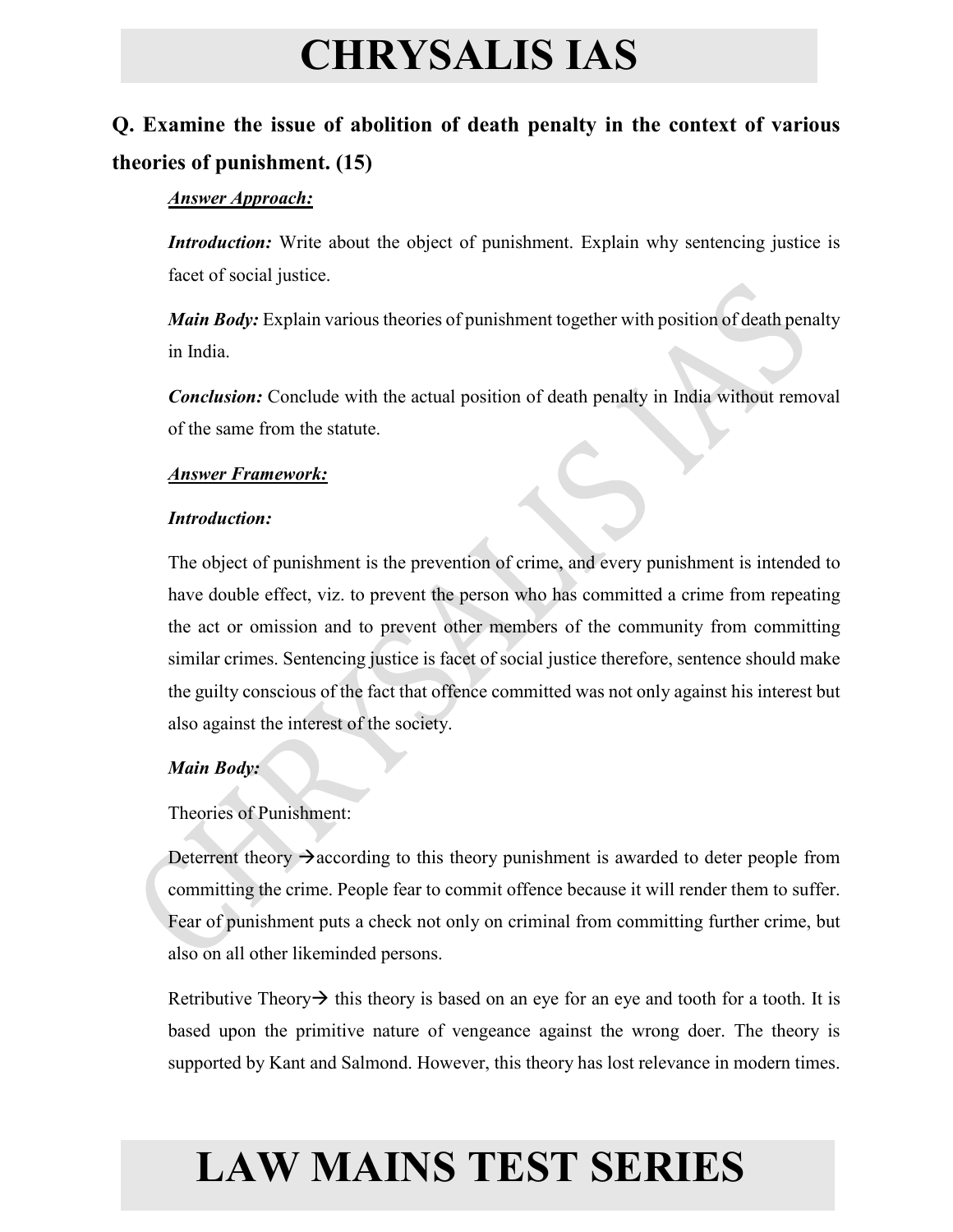Preventive theory  $\rightarrow$  this theory aims at preventing the crime by disabling the criminal. In order to prevent the repetition of the crime, the offenders are punished with death. E.g. death penalty for murder. This theory is criticised as infliction of harsh punishment is a relic of past and regressive time.

Reformative theory  $\rightarrow$  this theory aims at reforming the criminals. It says that crime is a mental disease, therefore instead of awarding the criminal with severe punishment state has to rehabilitate them.

The society has no sympathy for a murderer who by killing a person violates the principle of reverence of life on which stands the humanitarian edifice. Death penalty is awarded to prevent the killer for future security. However, the theories of punishment do not offer any reason for continuation of death penalty.

Deterrent theory has failed miserably in light of high number of murder and other grievous crimes punishable with death penalty, still being committed.

Preventive theory does not hold ground either as even the punishment of life imprisonment would prevent the convicted person from committing the crime again.

Even applying retributive theory for awarding death penalty does not hold ground as it is based upon the primitive nature of vengeance against the wrong doer and has lost relevance in modern times.

Therefore, reformative theory is the soundest theory and by applying this, one can only argue in favour of abolition of death penalty as it serves no purpose per se.

Lok Sabha in 1962 passed a resolution and the issue of death penalty was referred to Law Commission of India (LCI). LCI recommended against the abolition of death penalty. Then, SC had upheld the constitutionality of death penalty in *Jagmohan Singh vs State*. However, with addition of Section 354 (3), it was mandated that judges have to state special reasons in the judgment for inflicting death penalty.

In *Bachhan Singh vs. State of Punjab,* SC held that death penalty should not be awarded except in rare of the rarest cases. Killing entire family of his own brother while they were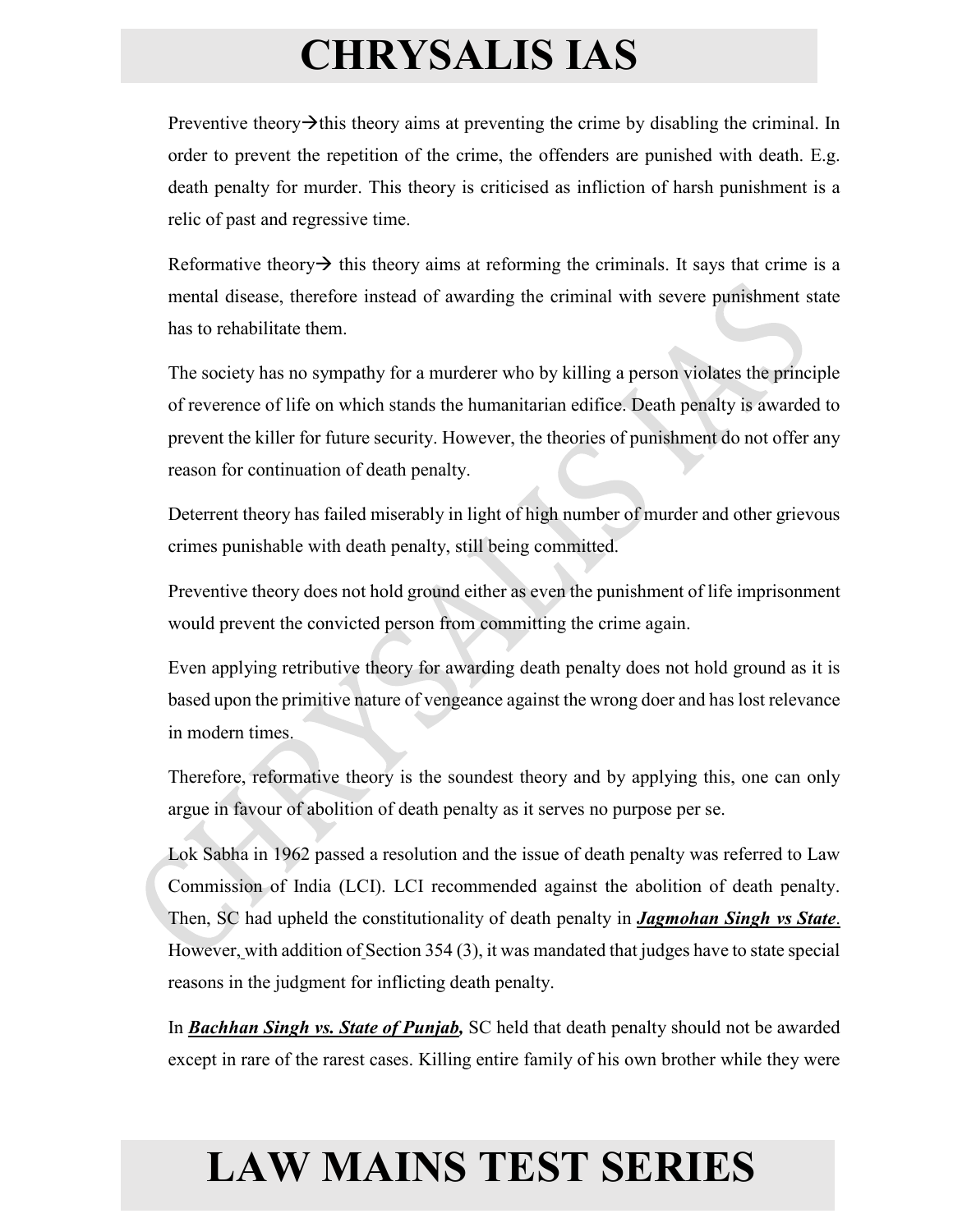fast asleep or killing the very PM on whose security detail one is posted has been held to be rarest of the rare cases fit for the awarding of death penalty.

#### *Conclusion:*

Therefore, it can be said that without actually abolishing death penalty, judiciary has in practice reduced the awarding of death penalty to minimum possible cases. Law Commission in its 262nd report has recommended that the death penalty be abolished for all crimes other than terrorism related offences and waging war. Thus, this is a more nuanced and balanced approach to the issue of abolition of death penalty and we might get to see complete abolition of death penalty in India sooner than later.

### **Q. Examine how the maxim "***ex turpi causa non oritur actio***" has been incorporated in Indian contract act. (15)**

#### *Answer Approach:*

- *Introduction:* Start with explaining the maxim. Mention the Section 23 which incorporates the maxim under the Indian Law.
- *Main Body:* Write about what the phrase public policy covers and give some examples. Discuss in detail the landmark case laws.
- *Conclusion:* Conclude by writing that the public policy needs to be expounded not expanded.

#### *Answer framework:*

#### *Introduction:*

The Latin maxim "ex turpi cause non oritur actio" means "from a dishonorable cause an action does not arise". This maxim has been incorporated in ICA under Sec. 23 which declares that any object or consideration of an agreement is unlawful if it opposed to the public policy. The basic reason for the doctrine of public policy is that the law will not enforce an agreement which seeks to defeat the public policy of the state.

#### *Main Body:*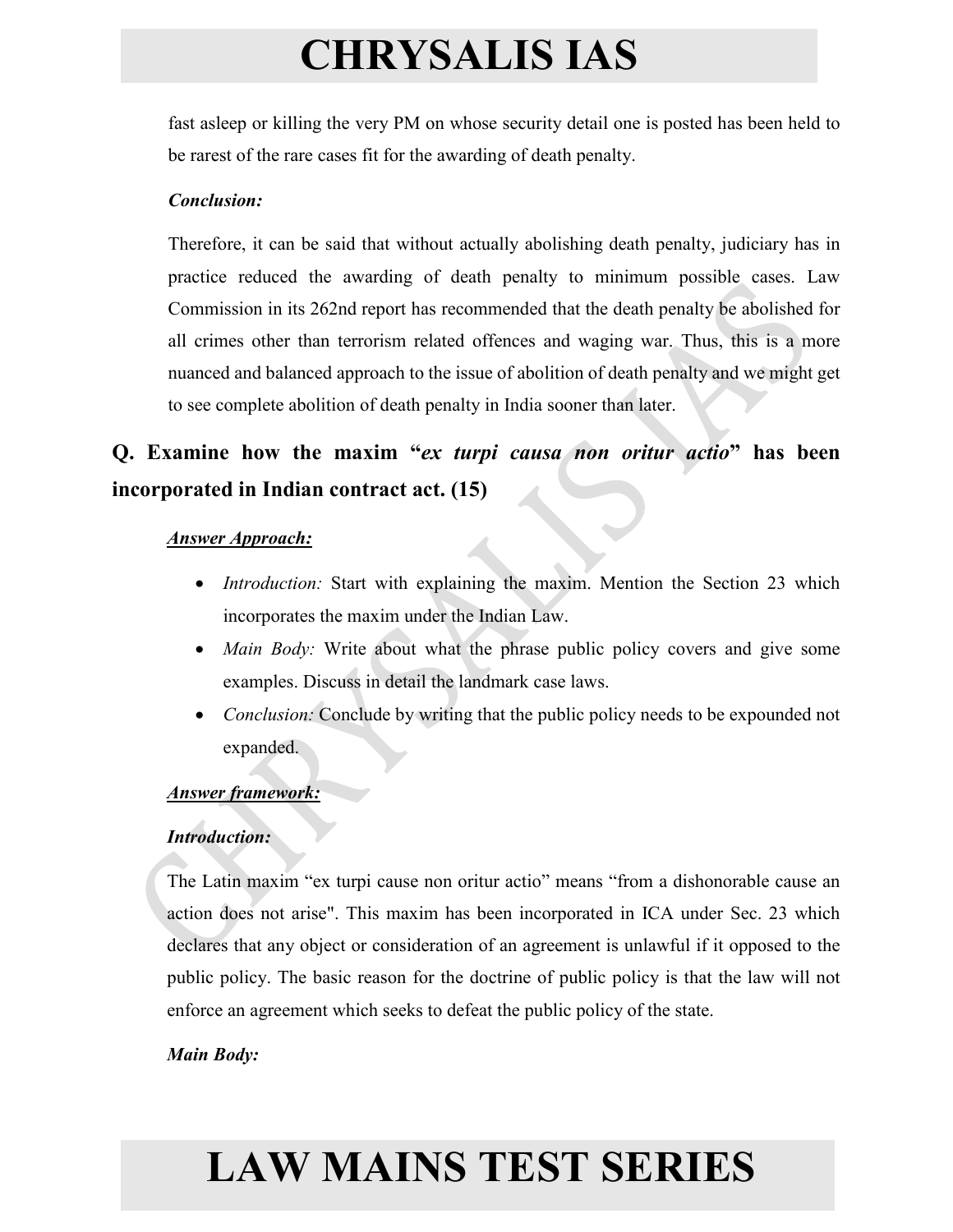The doctrine of public policy has nowhere been defined in the ICA but it has been identified depending on the facts of the particular case in many case laws. Public policy covers a very wide ground. It includes political, social or economic grounds for objection, outside the common scope of morality. Public policy is, in its nature, so uncertain and fluctuating, that it is difficult to determine its limits with any degree of exactness. Any agreement which tends to injurious to the public or is against public good is void as being contrary to public policy.

Justice Burrough in the case of *Richardsan vs. Mallich* said that public policy is an unruly horse and once you are astride it, you may never know where it will take you. The above statement was quoted in affirmation by Justice Subbarao in India in *Gherulal Parakh vs.* 

#### *Mahadeo Das.*

Doctrine of public policy cannot be considered as always being same, and many things would be, and have been, held contrary to public policy which are not so held now or were in the past, respectively. The rule, no doubt, remains the same, but its application varies with the principles which for the time being guide the public opinion.

Although public policy cannot be defined with any degree of precision, the Courts have now laid down that the following types of contracts would be against public policy.

- i. Contracts amounting to trading with an enemy.
- ii. Contracts for stifling prosecution.
- iii. Contracts in the nature of champerty and maintenance.
- iv. Marriage brokerage contracts.
- v. Contracts interfering with the course of justice.
- vi. Contracts tending to create interest against duty.
- vii. Contracts as regards to sale of public offices.
- viii. Contracts tending to create monopolies
- ix. Waiver of illegality.
- x. Contracts between pleaders and clients.

### *Conclusion:*